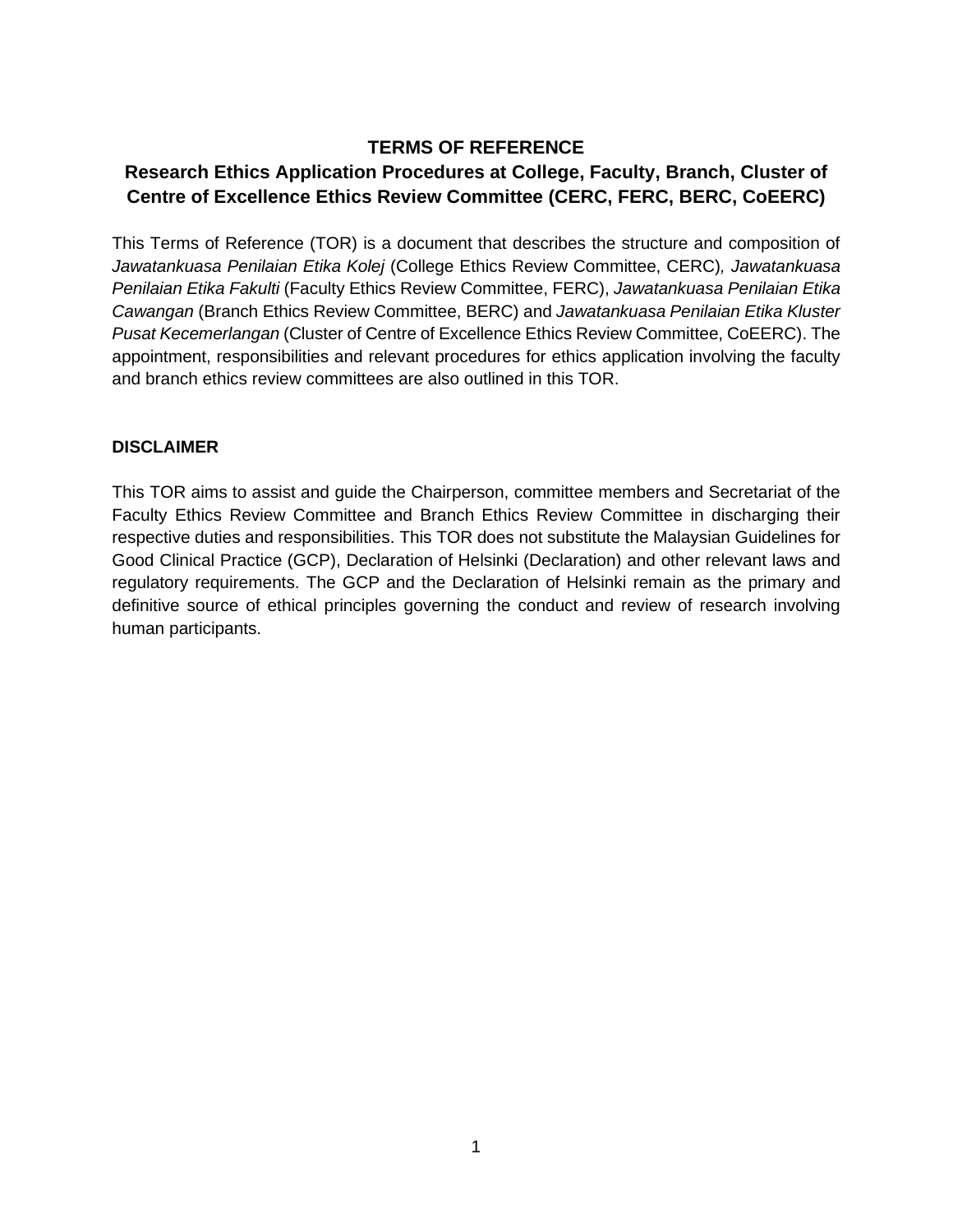| No. | <b>Description/Procedure</b>                                                                                                                                                                                                                                                                                                                                                                                                                                                                                                                                                                                                                                                                                                                                                                                                                                                                                                                                                                                                                                     |
|-----|------------------------------------------------------------------------------------------------------------------------------------------------------------------------------------------------------------------------------------------------------------------------------------------------------------------------------------------------------------------------------------------------------------------------------------------------------------------------------------------------------------------------------------------------------------------------------------------------------------------------------------------------------------------------------------------------------------------------------------------------------------------------------------------------------------------------------------------------------------------------------------------------------------------------------------------------------------------------------------------------------------------------------------------------------------------|
| 1.1 | Overview of UiTM Research Ethics Committee (UiTM REC), College Ethics Review<br>Committee (CERC), Faculty Ethics Review Committee (FERC), Branch Ethics<br>Review Committee (BERC) and Cluster of Centre of Excellence Ethics Review<br><b>Committee (CoEERC)</b>                                                                                                                                                                                                                                                                                                                                                                                                                                                                                                                                                                                                                                                                                                                                                                                                |
| 1.2 | (a) This TOR is applicable to CERC, FERC, BERC and CoEERC members.<br>(b) The CERC, FERC, BERC and CoEERC must refer to ICH Malaysian Guidelines for<br>Good Clinical Practice as the main reference in performing their duties under the TOR.<br>(c) The CERC, FERC, BERC and CoEERC must also operate in conformity with the<br>Declaration of Helsinki and the relevant laws and regulatory requirements.                                                                                                                                                                                                                                                                                                                                                                                                                                                                                                                                                                                                                                                     |
|     | Scope of the CERC, FERC, BERC and CoEERC                                                                                                                                                                                                                                                                                                                                                                                                                                                                                                                                                                                                                                                                                                                                                                                                                                                                                                                                                                                                                         |
|     | (a) To review applications for ethics approval for research involving human for<br>Undergraduate and Postgraduate by Coursework students only;<br>(b) To identify the categories of risk either as:<br>i. Minimal risk - the probability and magnitude of harm or discomfort anticipated<br>in the research are not greater in and of themselves than those ordinarily<br>encountered in daily life or during the performance of routine physical or<br>psychological examinations or tests; or<br>ii. More than minimal risk - research activities that present greater than minimal<br>risk to human participants. Any research that falls under this category must be<br>forwarded to UiTM REC;<br>(c) To approve or disapprove the proposed research;<br>(d) To impose restrictions and conditions on the proposed research, if necessary;<br>(e) To suspend or revoke ethics approval of the proposed research, if necessary.<br>*Note: The Research Risk Classification Section in C/F/B/CoEERC 1/2022 form will be<br>used to assist risk categorization. |
| 1.3 | <b>Appointment</b>                                                                                                                                                                                                                                                                                                                                                                                                                                                                                                                                                                                                                                                                                                                                                                                                                                                                                                                                                                                                                                               |
|     | (a) The Members and Associate Members of UiTM REC will be appointed by the Deputy<br>Vice Chancellor of Research and Innovation.<br>(b) The Chairperson and the Deputy Chairperson (who is a Member or an Associate<br>Member or REC) and other CERC/FERC/BERC/CoEERC members will be appointed<br>by the Deputy Vice Chancellor of Research and Innovation upon the recommendation<br>of the Dean/Rector of the respective college/faculty/branch or equivalent.<br>(c) The CERC/FERC/BERC/CoEERC may recommend the appointment of new                                                                                                                                                                                                                                                                                                                                                                                                                                                                                                                          |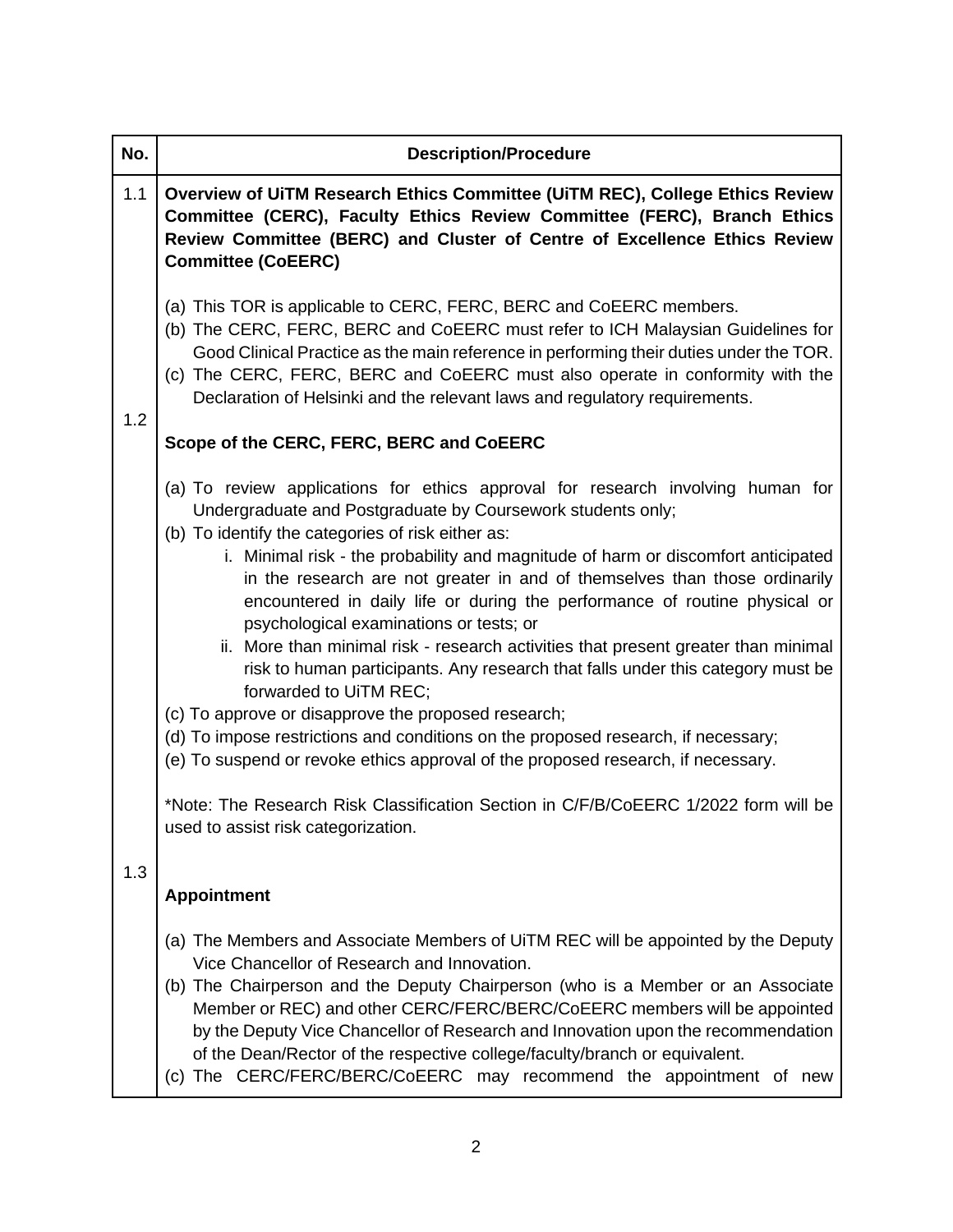| 1.4 | Associate Member(s) if the need arises.<br>(d) The Chairperson and committee members will be appointed based on their knowledge<br>and expertise and their commitment.<br>(e) The duration of the appointment of the Chairperson and other members are for not<br>less than two (2) years.<br>(f) The appointment of the committee members and Secretariat may be renewed on the<br>recommendation of the Chairperson.                                                                                                                                                                                                                                                                                                                                                                                                                                                                                                          |
|-----|---------------------------------------------------------------------------------------------------------------------------------------------------------------------------------------------------------------------------------------------------------------------------------------------------------------------------------------------------------------------------------------------------------------------------------------------------------------------------------------------------------------------------------------------------------------------------------------------------------------------------------------------------------------------------------------------------------------------------------------------------------------------------------------------------------------------------------------------------------------------------------------------------------------------------------|
|     | <b>Responsibilities</b>                                                                                                                                                                                                                                                                                                                                                                                                                                                                                                                                                                                                                                                                                                                                                                                                                                                                                                         |
|     | (a) The Chairperson and members of the CERC/FERC/BERC/CoEERC, and UITM<br>employees acting as the Secretariat of CERC/FERC/BERC/CoEERC must comply<br>with the procedures and guidelines as stipulated by the UiTM REC.<br>(b) The Chairperson, committee members, and the Secretariat must declare their conflict<br>of interests (if any) at the beginning of each CERC/FERC/BERC/CoEERC meeting.<br>(c) The Chairperson, committee members, and the Secretariat must sign the Non-<br>Disclosure/Confidentiality Agreement pursuant to their respective appointment.<br>(d) Newly appointed Committee members (including the Chairperson) and Secretariat<br>must attend and successfully complete relevant training on research ethics.<br>(e) The existing Chairperson, committee members and Secretariat must continuously<br>update themselves and attend relevant skill-development trainings and refresher<br>courses. |
| 2.1 | <b>Structure of CERC/FERC/BERC/CoEERC</b>                                                                                                                                                                                                                                                                                                                                                                                                                                                                                                                                                                                                                                                                                                                                                                                                                                                                                       |
|     | (a) The minimum membership is seven (7), comprising:<br>A Chairperson (a Member or Associate Member of REC);<br>i.<br>A Deputy Chairperson (a Member or Associate Member of REC);<br>ii.<br>At least another (1) Member or Associate Member of REC;<br>iii.<br>At least two (2) academic / professional members who are UiTM employees<br>IV.<br>with knowledge of, and current experience in, the areas of research as<br>appropriate;<br>At least two (2) lay persons who are UiTM employees<br>v.<br>The quorum for CERC/FERC/BERC/CoEERC meetings is five (5) including<br>(b)<br>Chairperson or Deputy Chairperson and one Member or Associate Member of REC.<br>(c) Member(s) of Secretariat and a Coordinator will be assigned to assist with the<br>application processes and meetings, but not in the decision making.                                                                                                 |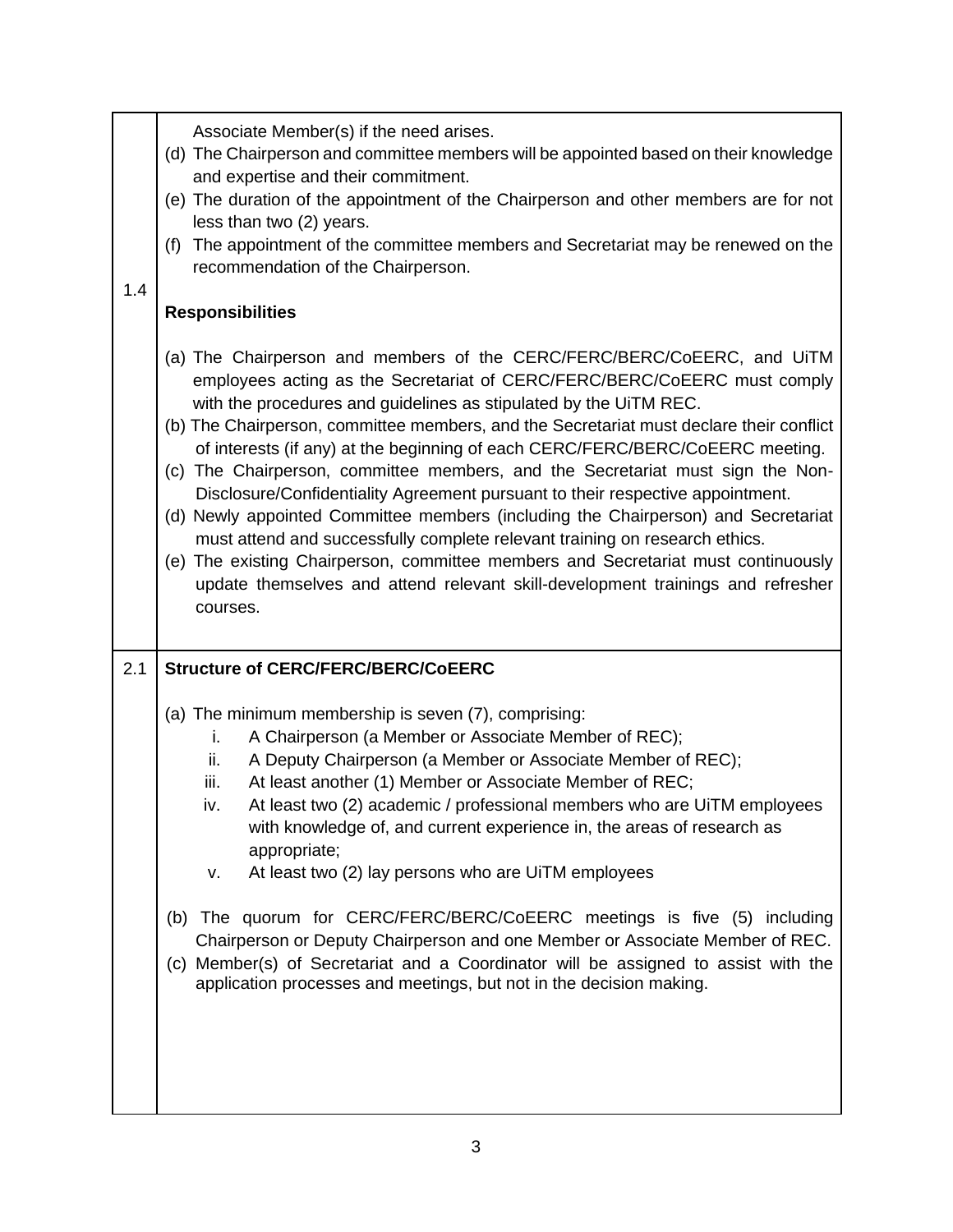## **Roles of the CERC/FERC/BERC/CoEERC members**

2.2

(a) Chairperson

Chairperson must be able to draw on the knowledge and experience of all members, and demonstrate respect for each member's view. The Chairperson must play an active role in ensuring that all matters in the meeting agenda are covered and duly minuted by the Secretariat. Other roles of the Chairperson include:

- i. To ensure applicants provide sufficient information to enable the members to make an informed decision when necessary;
- ii. To oversee arrangements for meetings;
- iii. To preside over the decision-making process;
- iv. To invite applicants to present their proposal at meetings, if necessary;
- v. To seek advice from experts, if necessary;
- vi. To address any conflict of interest among members;
- vii. To deal with appeals and complaints from all parties;
- viii. To respond to any communications regarding CERC/FERC/BERC/CoEERC affairs.

The Chairperson is likely to be called upon to perform duties beyond those related to CERC/FERC/BERC/CoEERC meetings. These could include overseeing procedures and receiving reports.

The Chairperson is likely to be called on to communicate with UiTM REC to discuss on related research ethics issues.

The ethics approval letter for Undergraduate and Postgraduate by Coursework applications will be signed by the Chairperson.

(b) Deputy Chairperson

Assumes the responsibilities of the Chairperson in his or her absence.

- (c) Associate Member
	- i. To act as the representative of the UiTM REC in the CERC/FERC/BERC/ CoEERC;
	- ii. To ensure the application form is complete and filled in correctly;
	- iii. To provide the latest information related to the UiTM REC to CERC/FERC/BERC/CoEERC;
	- iv. To evaluate research ethics application forms;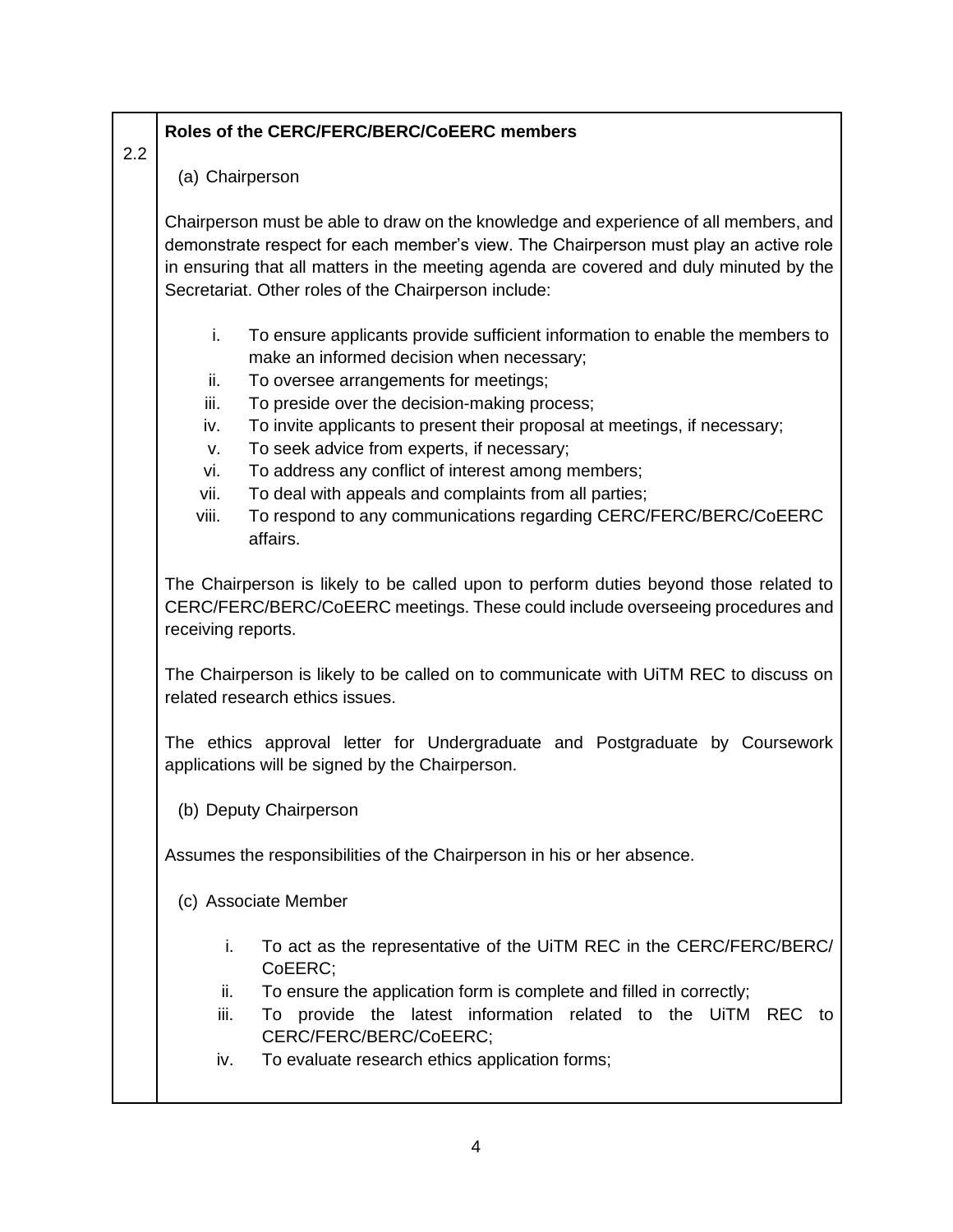|     | Detailed TOR for Associate Member is outlined in Terms of Reference Associate<br>Members.                                                                                                                                                                                                         |  |  |  |
|-----|---------------------------------------------------------------------------------------------------------------------------------------------------------------------------------------------------------------------------------------------------------------------------------------------------|--|--|--|
|     | (d) Members of CERC/FERC/BERC/CoEERC                                                                                                                                                                                                                                                              |  |  |  |
|     | The responsibilities include:<br>To assist Associate Members in evaluating the ethics approval applications;<br>İ.<br>To take part in the deliberation of the CERC/FERC/BERC/CoEERC<br>ii.<br>meetings.                                                                                           |  |  |  |
|     | (e) Secretariat                                                                                                                                                                                                                                                                                   |  |  |  |
|     | The Secretariat facilitates and supports the Chairperson in ensuring the smooth<br>functioning of the CERC/FERC/BERC/CoEERC.                                                                                                                                                                      |  |  |  |
|     | The roles include:                                                                                                                                                                                                                                                                                |  |  |  |
|     | To ensure that the ethics approval applications are complete and all related<br>i.<br>documents are included;                                                                                                                                                                                     |  |  |  |
|     | To assign suitable reviewers for each application and notification received;<br>ii.                                                                                                                                                                                                               |  |  |  |
|     | To follow up with applicants and reviewers pertaining to ethics approval<br>iii.<br>applications;                                                                                                                                                                                                 |  |  |  |
|     | To call and make preparations for meetings when necessary;<br>iv.                                                                                                                                                                                                                                 |  |  |  |
|     | To record the minutes of every meeting and circulate them to the committee<br>٧.<br>members;                                                                                                                                                                                                      |  |  |  |
|     | To respond to enquiries regarding the application processes;<br>vi.                                                                                                                                                                                                                               |  |  |  |
|     | To receive and process all documents and correspondences addressed to<br>vii.<br>the CERC/FERC/BERC/CoEERC;                                                                                                                                                                                       |  |  |  |
|     | viii.<br>To ensure that documents submitted for ethics approval are complete and                                                                                                                                                                                                                  |  |  |  |
|     | verified by the Department / Postgraduate Research Committee;<br>To manage CERC/FERC/BERC/CoEERC documentation effectively.<br>ix.                                                                                                                                                                |  |  |  |
| 3.1 | <b>Working procedures</b>                                                                                                                                                                                                                                                                         |  |  |  |
|     | (a) The relevant Head of School/ Program (KPP)/ Coordinator of Undergraduate/<br>Postgraduate/ Research/ equivalent entity at the college, faculty or branch campus<br>must ensure that all application forms are complete and verified by the<br>supervisor/representative of the research team. |  |  |  |
|     | (b) The forms to be screened by the Head of School/ Program (KPP)/ Coordinator of<br>Undergraduate/ Postgraduate/ Research/ equivalent entity at the college, faculty or<br>branch campus are as follows:                                                                                         |  |  |  |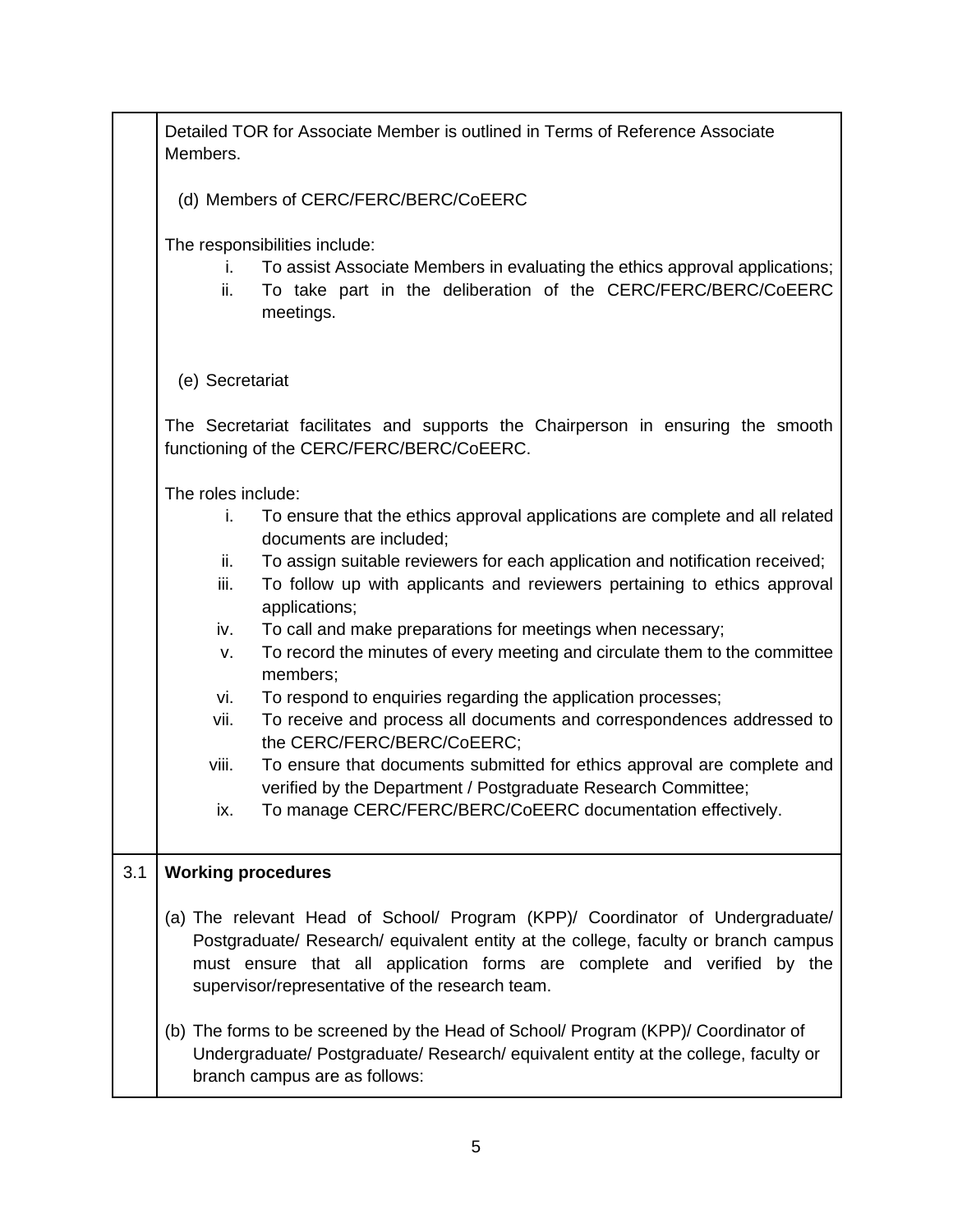| C/F/B/CoEERC 1 - Application Form; |  |  |  |  |
|------------------------------------|--|--|--|--|
|------------------------------------|--|--|--|--|

- ii. C/F/B/CoEERC 2 Participant Information Sheet;
- iii. C/F/B/CoEERC 3 Assent Form (if applicable); OR
- iv. C/F/B/CoEERC 4 Exemption Form.
- (c) The duly completed forms must be endorsed and categorized as either minimal risk or more than minimal risk research by the KPP / Coordinator (or equivalent entity) prior to submission to CERC/FERC/BERC/CoEERC. Detailed standard operating procedure for CERC/FERC/BERC/CoEERC is outlined in the **SOP CERC/FERC/BERC/CoEERC** document titled '**Flowchart: Research Ethics Approval Application for Undergraduates or Postgraduates by Coursework Research**'.
- (d) CERC/FERC/BERC/CoEERC meetings/ assessment will be conducted at regular intervals according to the number of application or as defined by the faculty or branch.
- (e) The CERC/FERC/BERC/CoEERC may approve, require amendment of, or reject a research proposal on ethical grounds.
- (f) The CERC/FERC/BERC/CoEERC must record their decisions in writing and should include reasons for rejection.
- (g) The CERC/FERC/BERC/CoEERC should inform researchers in writing of the decision and, in the event of rejection or recommended amendments, the reason/s for the decision.
- (h) The meeting agenda, including relevant documents such as application forms and related documents, must be shared with all members prior to the meeting.
- (i) Written comments may be communicated through any convenient method, including email.
- (j) The Chairperson is responsible for ensuring that all views and reports are recorded and considered at the meeting.
- (k) The CERC/FERC/BERC/CoEERC may reach the decision by general agreement.
- (l) The Secretariat shall communicate with the researchers according to the procedures outlined by the CERC/FERC/BERC/CoEERC.
- (m)The CERC/FERC/BERC/CoEERC must provide any data or information on their records and processes during REC Audit.

## **3.2 Trainings**

- a) CERC/FERC/BERC/CoEERC members are expected to update themselves with knowledge and skills relevant to their appointment by attending at least one (1) seminar/ workshop/ refresher course per year.
- b) CERC/FERC/BERC/CoEERC members are required to attend professional competency development programs in research ethics and/or related matters organized by REC UiTM or via online course that offers certificate that may include